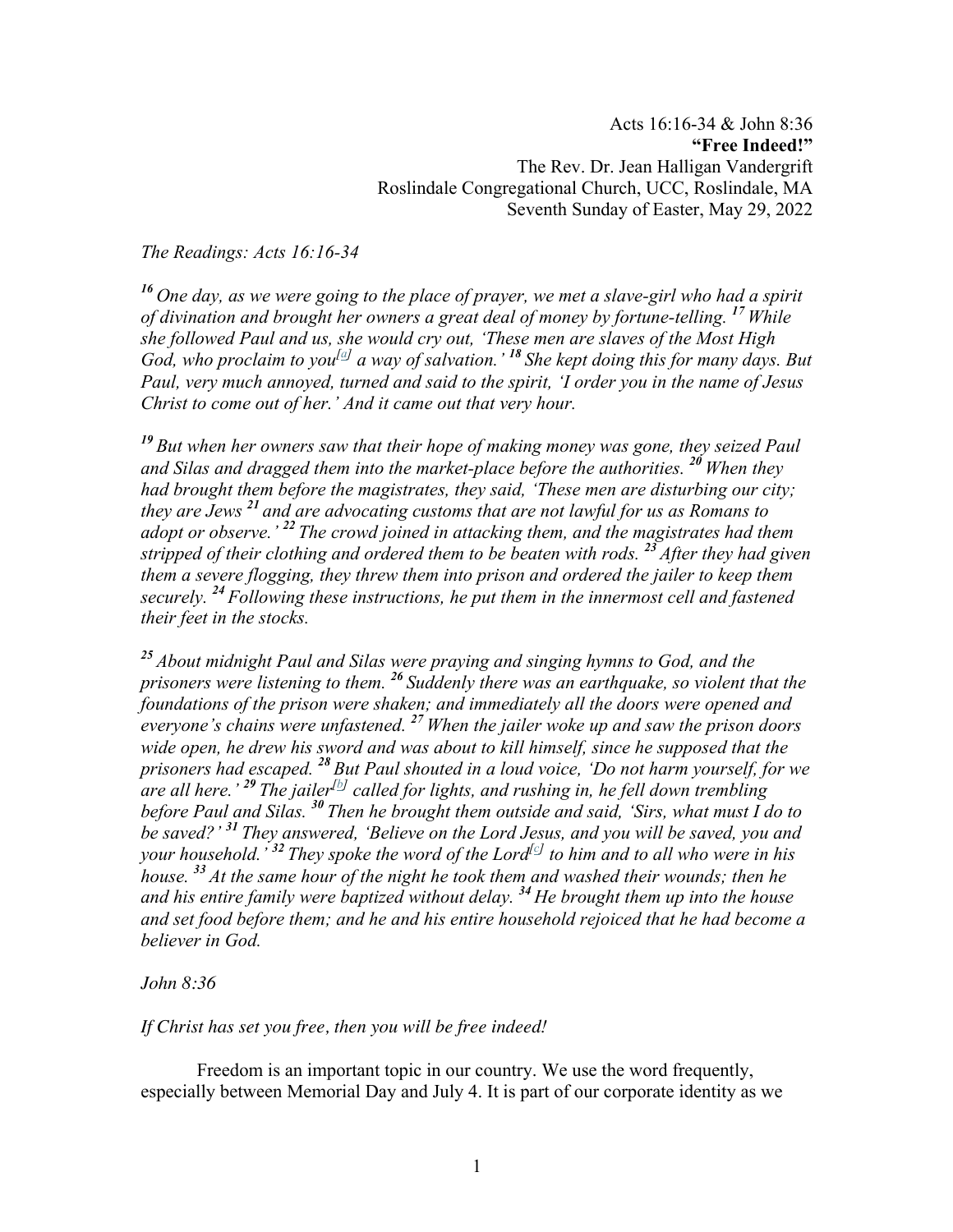sing about "the land of the free and the home of the brave" and pledge ourselves to "freedom and justice for all." It is also part of our national debates. For example, how far should the freedom to bear arms go? It is a part of our economic model, as well, making it possible to be free and terribly driven to make money, terribly lonely, and terribly burdened by things. I heard that last Sunday, Rev. Harmeling rightly cautioned listeners about being "prisoners of our own clutter."

What do *you* mean by freedom? How do *you* long to be free?

**As Christians, we claim that Jesus Christ makes us free.** We believe that he makes us free *indeed*, as John 8:36 says. "Indeed" is an important modifier, as with the liturgical phrase: "Christ is risen *indeed*. It means *for real, actually, truly, completely* free, spiritually and in the social realm. This is also a verse that implies that some calls to freedom may be false and some kinds of freedom fake. Granted, it's not always easy to tell the difference. This morning, however, we turn again to the story from Acts about the start of the church in Philippi in order to search for *authenticity* around the important topic of freedom.

**First, in the story, we come across the working girl**. It may have been that she had been captured and enslaved at a young age, or later became indebted to her handlers like those today that are trafficked, but her owners exploited her sensitivity and her intuition about people – her gifts –

for gain. Given the Roman market for superstition, she made them lots of money as a fortuneteller.

It irritated Paul when she associated him and Silas with "the Most High God." I wondered why this would irritate him, but in this place and time, this phrase was a reference to Zeus and the pagan pantheon.<sup>1</sup> So Paul cast out the unclean spirit from her in Jesus' name. The exorcism made room for the *Holy* Spirit to fill her instead. She was healed and liberated.

At first, you and I may have been inclined to see her enslavers as the free ones. They had control over her and could do what they wanted in Philippi. They held sway over the city magistrates too. Commentator, William Willimon writes: "Nation, race, tradition all stepped into line behind the dollar."<sup>2</sup> But these people were *not* free *indeed!*

Take note, then, young people, when you feel out of place, different from everyone else, or as if there is no way out. Take note, graduates and those of you wearing "the golden handcuffs." **When** *Christ* **sets you free, as with this young woman, he empowers you to be yourself, to discover and use your gifts for** *God's* **good!** *That* **is one way you can tell** *true* **freedom from false.** 

**Next, in the story, there are the missionaries.** Paul and Silas came to Macedonia to help and to spread the news of Jesus. Lydia responded affirmatively and believed in Christ, but Philippi as a whole was not favorable to "these Jews," as the owners of the young woman referred to Paul and Silas. This was an anti-Semitic slur.<sup>3</sup>

<sup>&</sup>lt;sup>1</sup><br><sup>1</sup> Robert W. Wall, *The Acts of the Apostles, The New Interpreter's Bible, Vol. <i>X* (Nashville: Abingdon Press, 2002), 232.

<sup>2</sup> William H. Willimon, *Acts* (Atlanta: John Knox Press, 1988), 139.

 $3$  Wall, 233.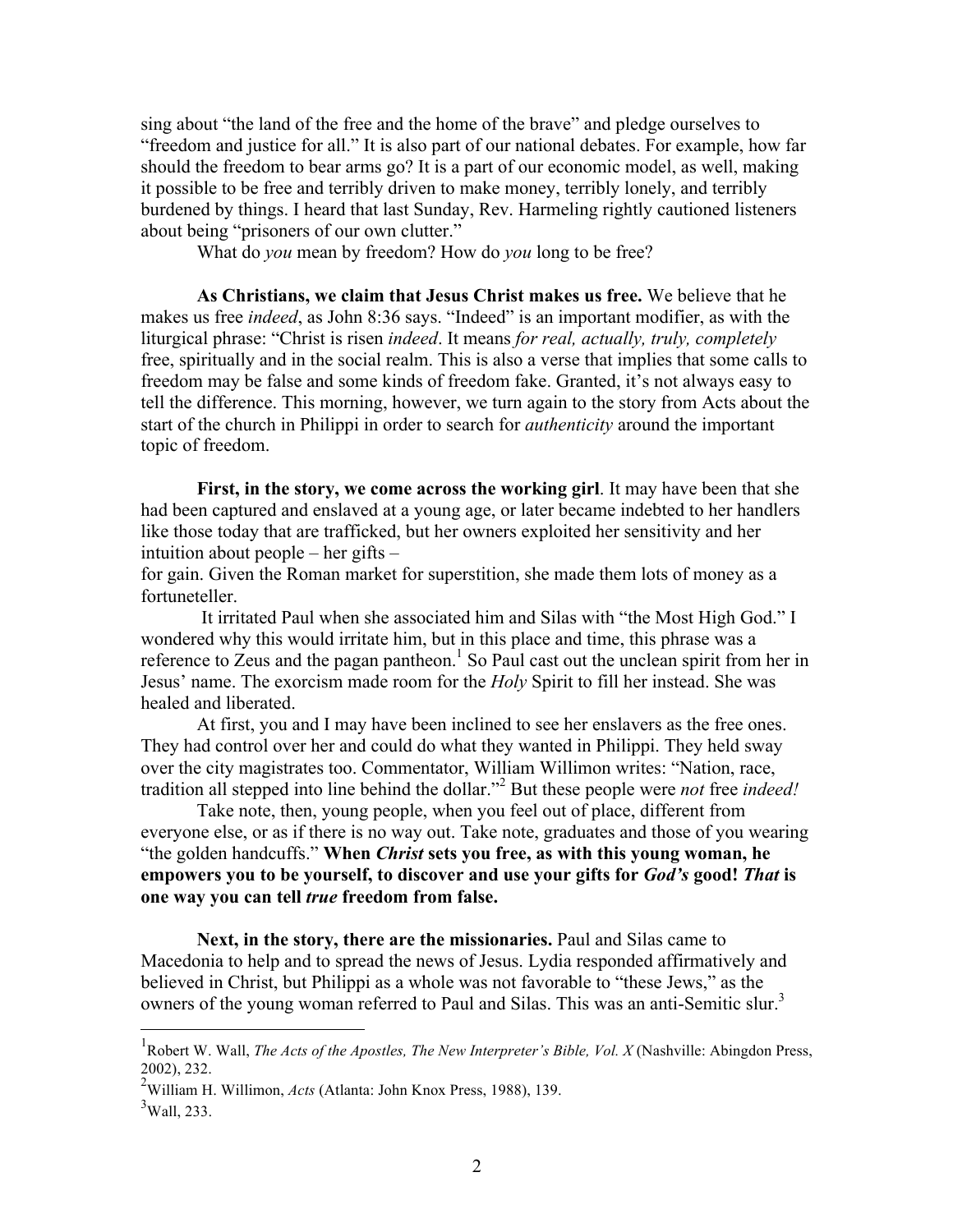Plus, the magistrates supported the enslavers in their charge against Paul and Silas. So without due process, the town leaders beat these men and locked them up – not for being Jews – for disturbing the peace, interrupting commerce, freeing the young woman, questioning Rome, and basically, telling the truth.

Nelson Mandela once asked in Apartheid South Africa: "Why is it that in this courtroom I face a white magistrate, am confronted by a white prosecutor and am escorted into the dock by a white orderly? Can anyone honestly and seriously suggest that in this type of atmosphere the scales of justice are evenly balanced?"

So at first, we might have had the impression that Philippi's governing leaders were the free ones, but once again they were not free *indeed!* By contrast, Paul and Silas were able to sing hymns after their beating and while they were in chains; *they* survived a surprise earthquake, but didn't use it as a means of easy escape.

## **Therefore, a second way you can tell true freedom from false is that when**  *Christ* **sets you free, you are empowered to make the moral choice and act for Good, in spite of pressures to succumb to lesser values.**

In his book *Profiles in Courage*, John F. Kennedy acknowledged what I think is presently the case for those in Congress, facing urgent issues like that of gun violence. In 1955 he wrote that political leaders are constantly under three kinds of pressure: to be liked, to be re-elected, and to do what their constituency and special interest groups want.<sup>4</sup> It takes *courage* to make the moral choice for the common good! To do so, you have to be genuinely free. Profile in Courage awards *this* year will be presented to: President Volodymyr Zelensky, U.S. Representative Liz Cheney, Michigan Secretary of State Jocelyn Benson, Arizona Representative Russell Bowers, and Wandrea' ArShaye Moss.

**Finally, in this story, we meet the jailer** – a regular guy, doing his job as a civic functionary, a man who followed orders and didn't ask too many questions. He locked up Paul and Silas. But the earthquake plunged him into darkness and confusion. He may have thought that the gods were punishing him. The jailer also assumed that all the prisoners had escaped and that he would be held responsible.

At first it looked like he was one of the free ones, but he was feeling pushed around and captive to the forces of evil that were built into his job, and he saw no way out but to draw his sword on himself. Valuing his life as much as their own, Silas and Paul stopped him, and totally in awe of their faith, the jailer believed on the Lord Jesus and he too was liberated!

You see, in Christ, sin and evil are no longer able to bully us. The Resurrected One defeated these forces of darkness. Jesus Christ knows the way and leads the way to freedom! **When Christ sets us free, we become able to commit to a** *worthy* **ruler and to his inclusive community of liberation. This is the third way to tell true freedom from false.**

The jailer quit his job, extended hospitality to the missionaries, and treated their wounds. He was baptized and joined the newly-formed Philippian church, so diverse and counter-cultural, that now he sat around Christ's table with the formerly enslaved woman,

 <sup>4</sup> John F. Kennedy, *Profiles in Courage* (New York: Harper Brothers, 1956), 4ff.